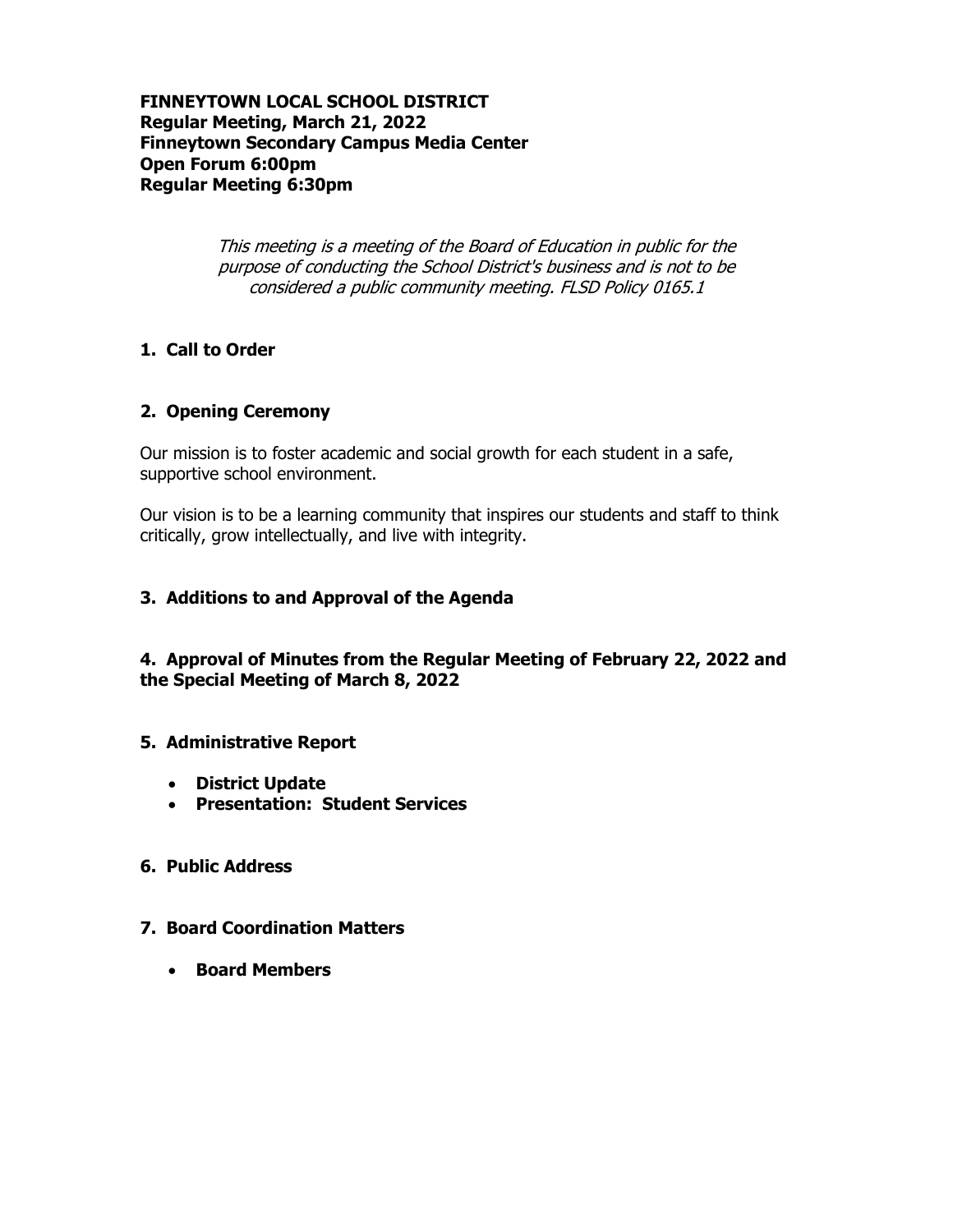# **8. Financial Matters**

### **8.1 Adoption of the Consent Calendar**

It is recommended that the Board adopt the "Consent Calendar" as follows:

Action by the Board of Education in adoption of the "Consent Calendar" at this point of the agenda means that all items appearing with an asterisk (\*) after the title constitute the "Consent Calendar" and are adopted by one single motion, unless a member of the Board of Education or the Superintendent requests that any such item be removed from the "Consent Calendar" and voted upon separately.

# **a) Monthly Financial Report\***

### **b) Depository and Investment Balances as of February 28, 2022\***

| U.S. Bank                            | 0.0050\%   | 382,801.49<br>$\mathcal{S}$ |
|--------------------------------------|------------|-----------------------------|
| <b>STAR Ohio</b>                     | 0.1500\%   | \$22,404,630.73             |
| U.S. Bank (construction fund)        | $0.6100\%$ | \$6,466,623.60              |
| <b>STAR Ohio (construction fund)</b> | $0.1500\%$ | \$5,376,226.10              |

## **c) Interest Earned on Depository and Investment Accounts as of February 28, 2022\***

| General Fund             | \$2,534.38 |
|--------------------------|------------|
| <b>Construction Fund</b> | 967.41     |

### **d) Monthly Bond Project Spending and Commitment Report\***

**[See attachment]**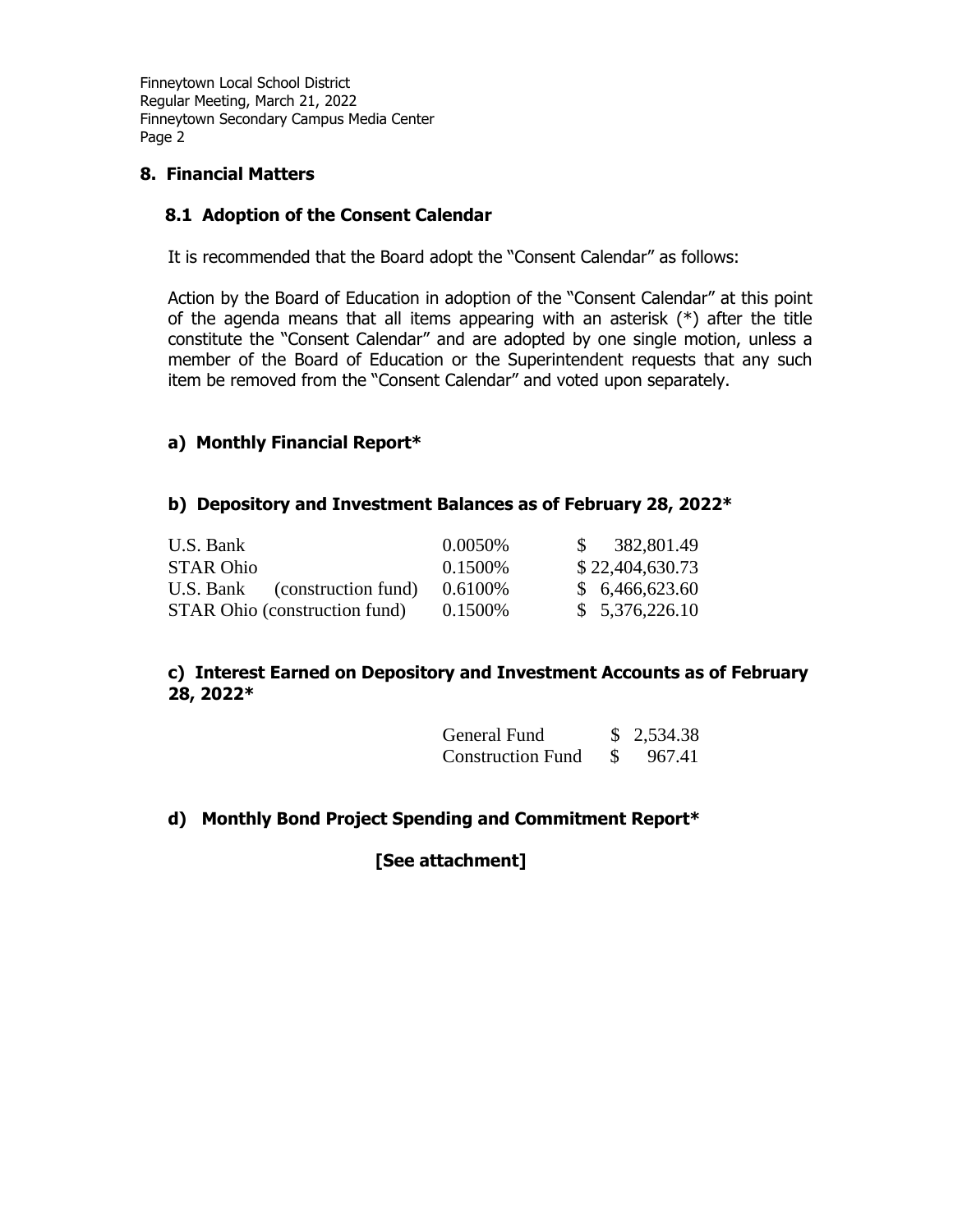# **9. Superintendent's Recommendations**

### **9.1 Adoption of the Consent Calendar**

It is recommended that the Board adopt the "Consent Calendar" as follows:

Action by the Board of Education in adoption of the "Consent Calendar" at this point of the agenda means that all items appearing with an asterisk  $(*)$  after the title constitute the "Consent Calendar" and are adopted by one single motion, unless a member of the Board of Education or the Superintendent requests that any such item be removed from the "Consent Calendar" and voted upon separately.

## **a) Acknowledgement of Resignations\***

It is recommended that the Board acknowledge the following resignations, which have been previously accepted by the Superintendent:

| <b>Emma Brown</b> | Counselor<br>effective May 31, 2022                           | (personal)   |
|-------------------|---------------------------------------------------------------|--------------|
| <b>Cindy Kron</b> | School Psychologist<br>effective May 31, 2022                 | (retirement) |
| <b>Lori Zwick</b> | <b>Special Education Assistant</b><br>effective March 1, 2022 | (personal)   |

### **b) Rescission of Contracts – Supplemental 2021-2022\***

It is recommended that the Board rescind the following supplemental contracts:

| <b>Zach Blyberg</b>   | Head Coach, Reserve Boys Basketball | \$3,167.00 |
|-----------------------|-------------------------------------|------------|
| <b>Chris Williams</b> | Head Coach, Freshman Basketball     | \$2,016.00 |

### **c) Approval of Contracts – Supplemental 2021-2022\***

It is recommended that the Board approve the following supplemental contracts, effective August 1, 2021 through June 30, 2022:

| <b>Stephanie Belschner</b> | Advisor, ACT/SAT Testing                 | \$672.00   |
|----------------------------|------------------------------------------|------------|
| <b>Zach Blyberg</b>        | Head Coach, Freshman Basketball          | \$2,303.00 |
| <b>Shannon Cleghorn</b>    | Dean, Ebenezer House                     | \$2,900.00 |
| <b>Brian Moragne</b>       | Adjunct Head Coach, Middle School Track  | \$2,500.00 |
| <b>Gerald Warmack</b>      | Adjunct Asst. Coach, Girls Varsity Track | \$1,650.00 |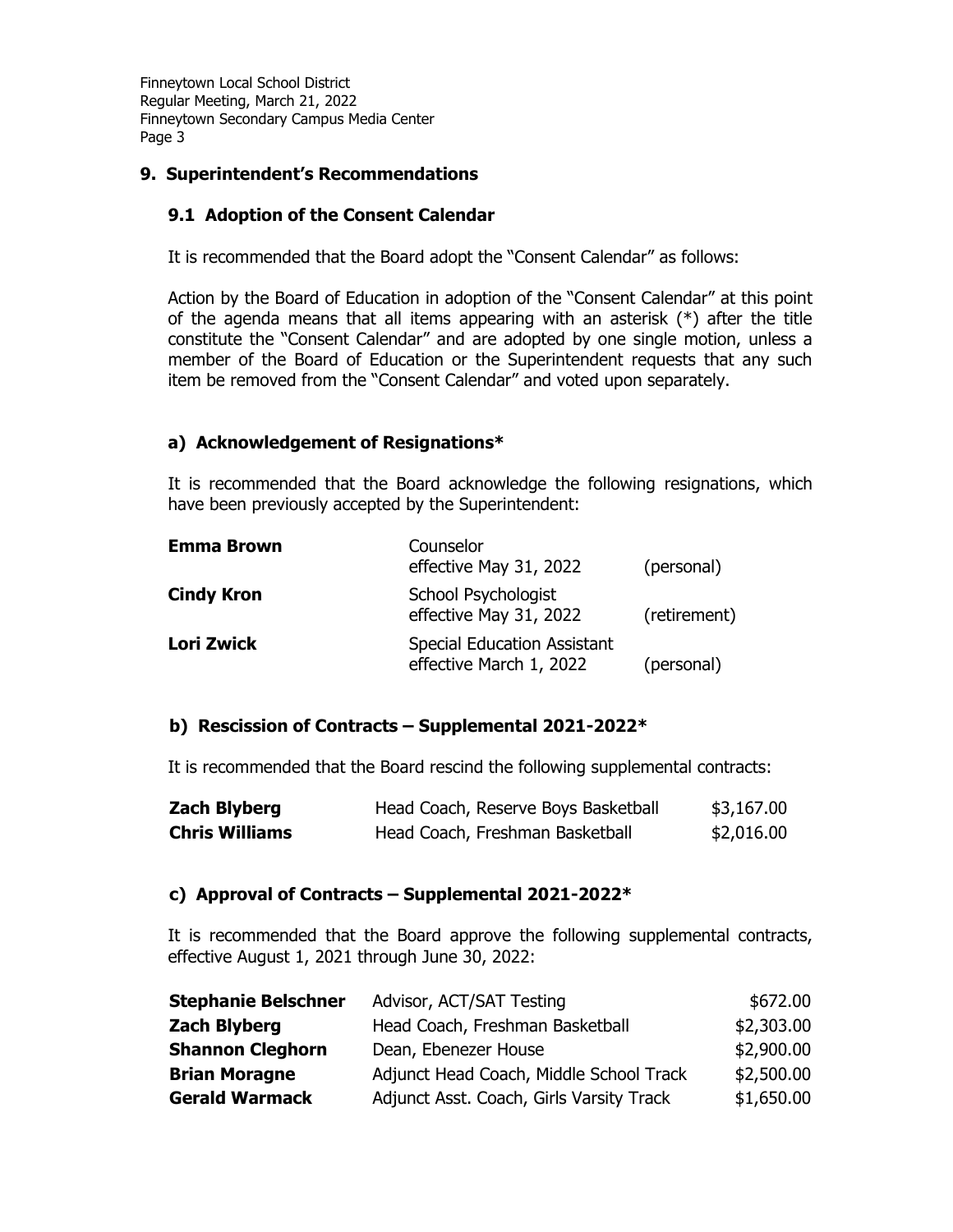| <b>Gerald Warmack</b> | Adjunct Asst. Coach, Boys Varsity Track | \$1,650.00 |
|-----------------------|-----------------------------------------|------------|
| <b>Chris Williams</b> | Head Coach, Reserve Boys Basketball     | \$2,879.00 |

#### **d) Approval of Substitute Teachers Provided by Comprehensive Substitute Solutions\***

It is recommended that the Board approve the following substitute teachers who are employed by Comprehensive Substitute Solutions and may be assigned to fill absences for the Finneytown Local School District, effective March 17, 2022:

Babatu, Kwesi Barnes, Cheryl Barnes, Roosevelt Barnes, Sarah Barnett, Althea Bell, Danny Bellamah, Christopher Binford, Cornelia Blair, Ernetta Blank, Diana Blanks, Earl Blunt, Sharron Brinkman, Rosa Caceros, Carina Calhoun, Brenda Cargile, Joyce Causey, Mikal Chenault, Kennedy Colvin, Gayle Connor, Kathryn Cooper, Edward Copeland, David Crumpley, Tanagna Cruz, Eva Curtis, Hayley Davis, Gordon Davis, Rollins Davis, Samantha Delisio, John Dietz, John Dunn, Tim Duskin, Deemiah Evans, Patricia Gaines, Queylah Gaski, Karen Giffin, David

Gray, Kiara Grote, Michael Hamon, Annamarie Harris, Jordan Henderson-Pitts, DeLaine Hopkins, Samuel Howard, Latrice Hudson, Denesha Hughes Jr., George Israel, Shamauel Jackson, Dionna Jones, Darrell King, Candace Laird, Maggie Leaver, Samantha Lockett, Teylar Marshall, Gwen Martin, Artis McCartney, Olivia Miller, Mari Kay Mosher, Parker Myers, Johnnie Nelson, Diamond Neri, McKenzie Nitti, Danielle Obert, Jennifer Ottesen, Lauren Padhy, Shivangi Parham, Ebony Partee Johnson, Dionne Perez, Adesina Phillips, Ciera Phipps, Marilyn Pittman, Felicia Pollington, Connie Price, Tanya

Purdum, Deborah Rice, Alisha Richey, Sheila Riggins, Maurice Robinson, Marilyn Rone, Jessica Ruffner, Sara Ryan, Samantha Salem, Duha Schneider, Cindy Schuler, Emily Shaw, Phyllis Sithe, Adam Skidmore, Carson St.Hilaire, Melissa Staley, Jordan Stegman, Jessica Sullivan, Clyde Thomas, Jenna Thrower, Edith Tubbs, Quinetta Uetrecht, Kimberly VonderHaar, Susan Walton, Ronald Ward, Melanie Weiler, Michael Wessels, Joe Whitaker, Richard Wiggs, Joanne Williams, Carla Williams, Tracey Wilson, Brooklyn Wise, Donnise Wolke, Sophia Yisrael, Nesyah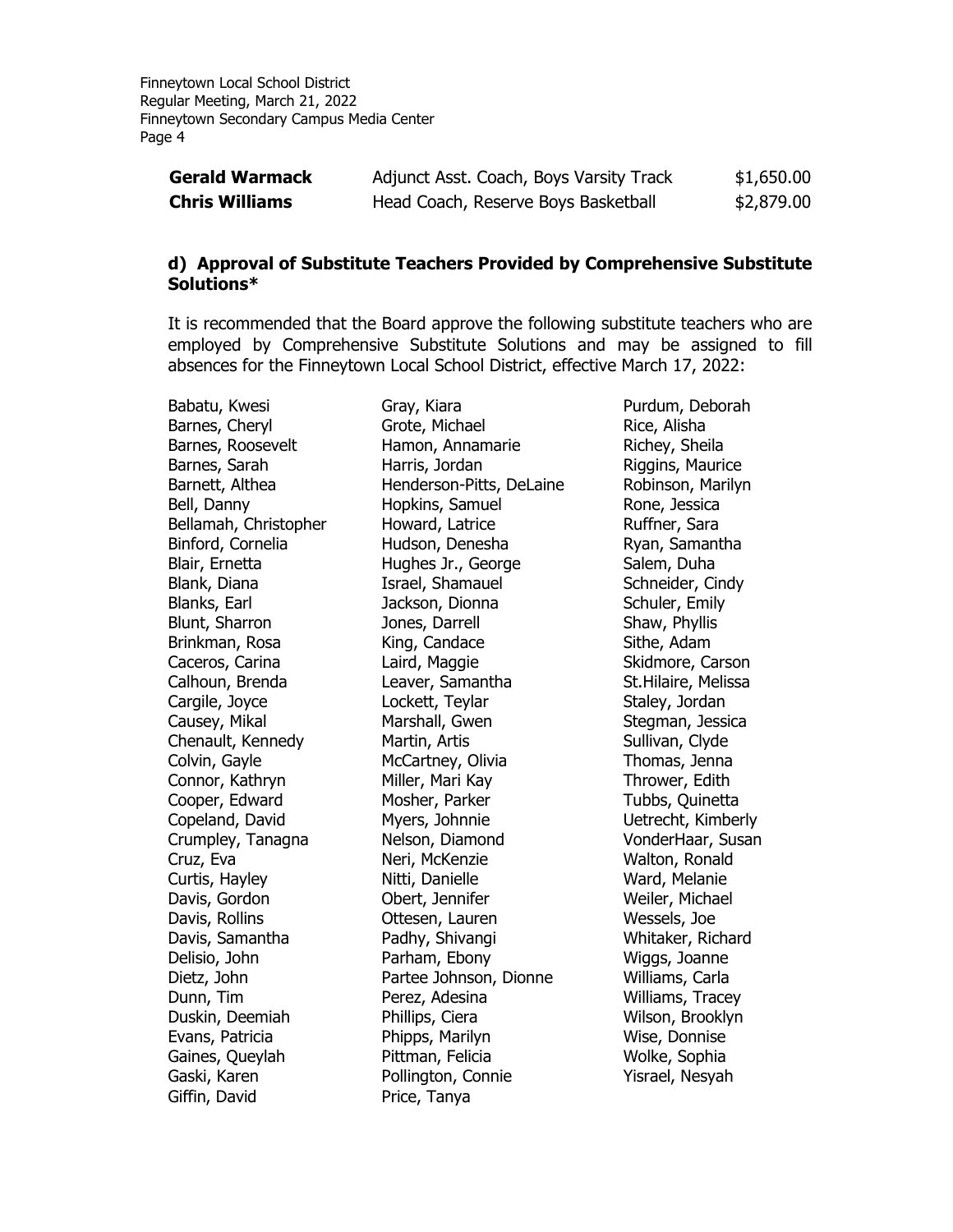# **e) Approval of Overnight Student Trips\***

It is recommended that the Board approve the following overnight student trips:

## **Michigan Speech Coaches, Inc. Mackinac Tournament**

Destination: Mackinac Island, MI Depart: Friday, May 20, 2022 Return: Sunday, May 22, 2022 Transportation: District van, driven by staff members certified as drivers Supervision: Two staff members Anticipated Cost per Student (limit of 7): \$481.00 - \$554.00

## **Restorative Practices Peer Mediator Training Retreat**

Destination: Hueston Woods Depart: April 15, 2022 Return: April 16, 2022 Transportation: Transportation Department Supervision: Tammy Dietz and Restorative Practices Team Anticipated Cost per Student: none

# **f) Approval of Change Order\***

It is recommended that the Board approve the following change order for the new K-6 Elementary construction project:

# **1) Change Order #S59 – Skanska Contract**

Add \$5,896.83 to pull a fiber from the Finneytown Elementary MDF to Brent Elementary as requested by the District.

# **g) Approval of Extended Care Program Rate and Fee – FY23\***

It is recommended that the Board approve the following Extended Care Program rate and fee for the 2022-23 school year:

|                                    | 2021-22 | 2022-23 |
|------------------------------------|---------|---------|
| <b>Hourly Tuition Rate</b>         | \$6.75  | \$6.75  |
| <b>Registration Fee per Child</b>  | \$50.00 | \$50.00 |
| <b>Registration Fee per Family</b> | \$75.00 | \$75.00 |

The Extended Care Program is expected to remain financially self-sufficient. The school district reserves the right to increase the hourly tuition rate in January 2023, if required to keep the program from operating at a deficit.